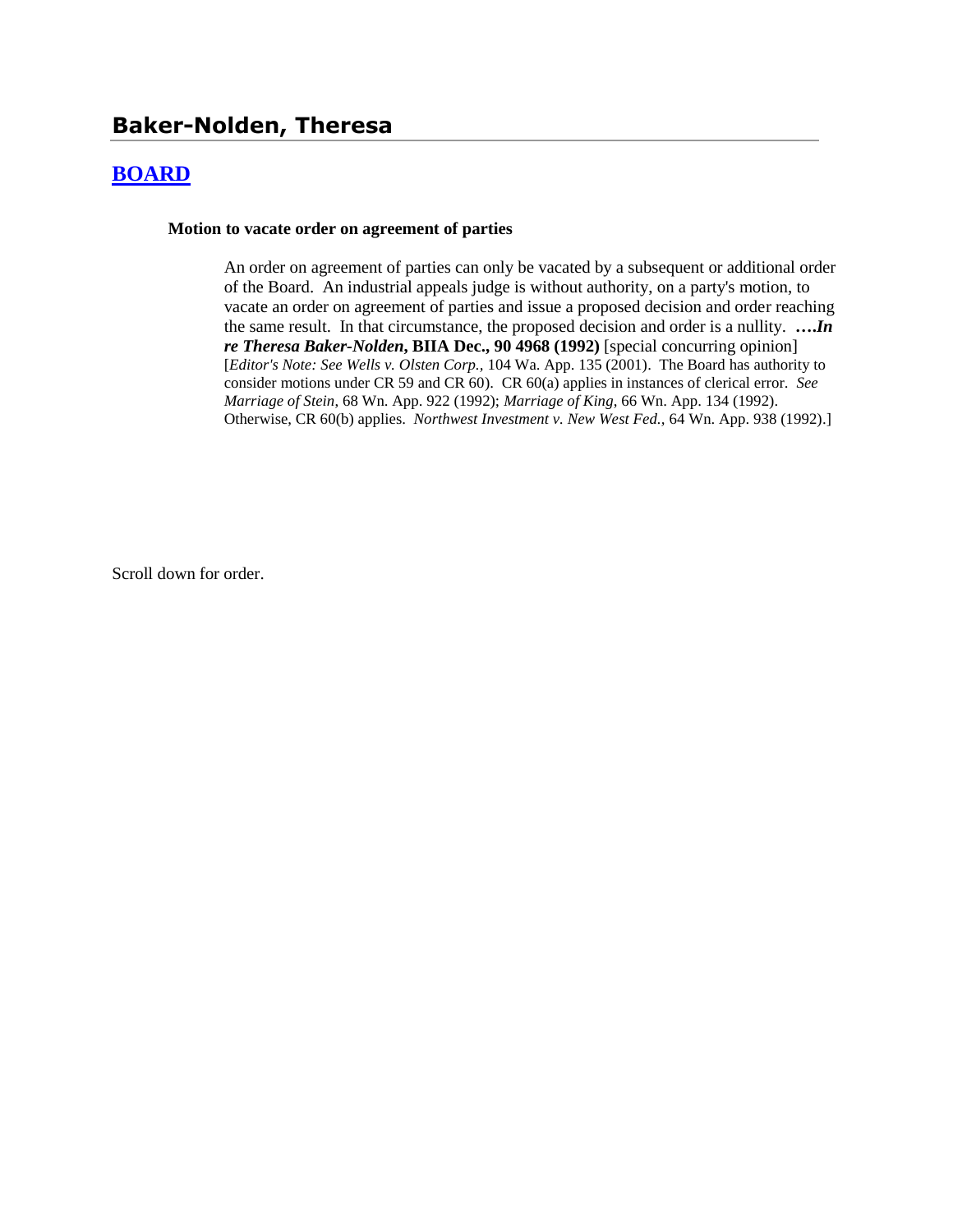#### **BEFORE THE BOARD OF INDUSTRIAL INSURANCE APPEALS STATE OF WASHINGTON**

**)**

**) ) )**

**IN RE: THERESA D. BAKER-NOLDEN ) DOCKET NO. 90 4968**

**) ORDER VACATING ORDER ON AGREEMENT OF PARTIES AND PROPOSED DECISION AND ORDER AND REMANDING APPEAL FOR FURTHER PROCEEDINGS**

#### **CLAIM NO. K-599081**

APPEARANCES:

Claimant, Theresa D. Baker-Nolden, by Finer & Pugsley, P.S., per Robyn L. Pugsley, Attorney, and Annie Cole, Legal Intern

Employer, Hospitality Association, Inc., None

Department of Labor and Industries, by The Attorney General, per Gary McGuire, Paralegal

This is an appeal filed by the claimant, Theresa D. Baker-Nolden. Claimant's appeal was placed in the United States mail in a properly addressed envelope containing correct postage on September 14, 1990. Claimant appeals a Department order dated July 10, 1990 which was received by the claimant on July 16, 1990. The Department order dated July 10, 1990 affirmed a prior order dated December 6, 1989 which closed the claim with no award for permanent partial disability. **REMANDED FOR FURTHER PROCEEDINGS**.

### **DECISION**

Preliminarily this matter appears to be before the Board pursuant to RCW 51.52.104 and RCW 51.52.106, for review and decision on a Petition for Review filed by the claimant to a Proposed Decision and Order issued on October 28, 1991 in which the order of the Department dated July 10, 1990 was reversed and this matter remanded to the Department with instructions to issue an order paying the claimant time-loss compensation for the period from December 6, 1989 through July 10, 1990 and awarding the claimant a permanent partial disability award consistent with Category 2 of WAC 296-20-280 for low back impairment, and to thereupon close the claim.

Prior to the issuance of the Proposed Decision and Order of October 28, 1991 and the Petition for Review filed thereto, there was a previous Order on Agreement of Parties issued by this Board in this matter. The Order on Agreement of Parties was the result of an agreement between the claimant

1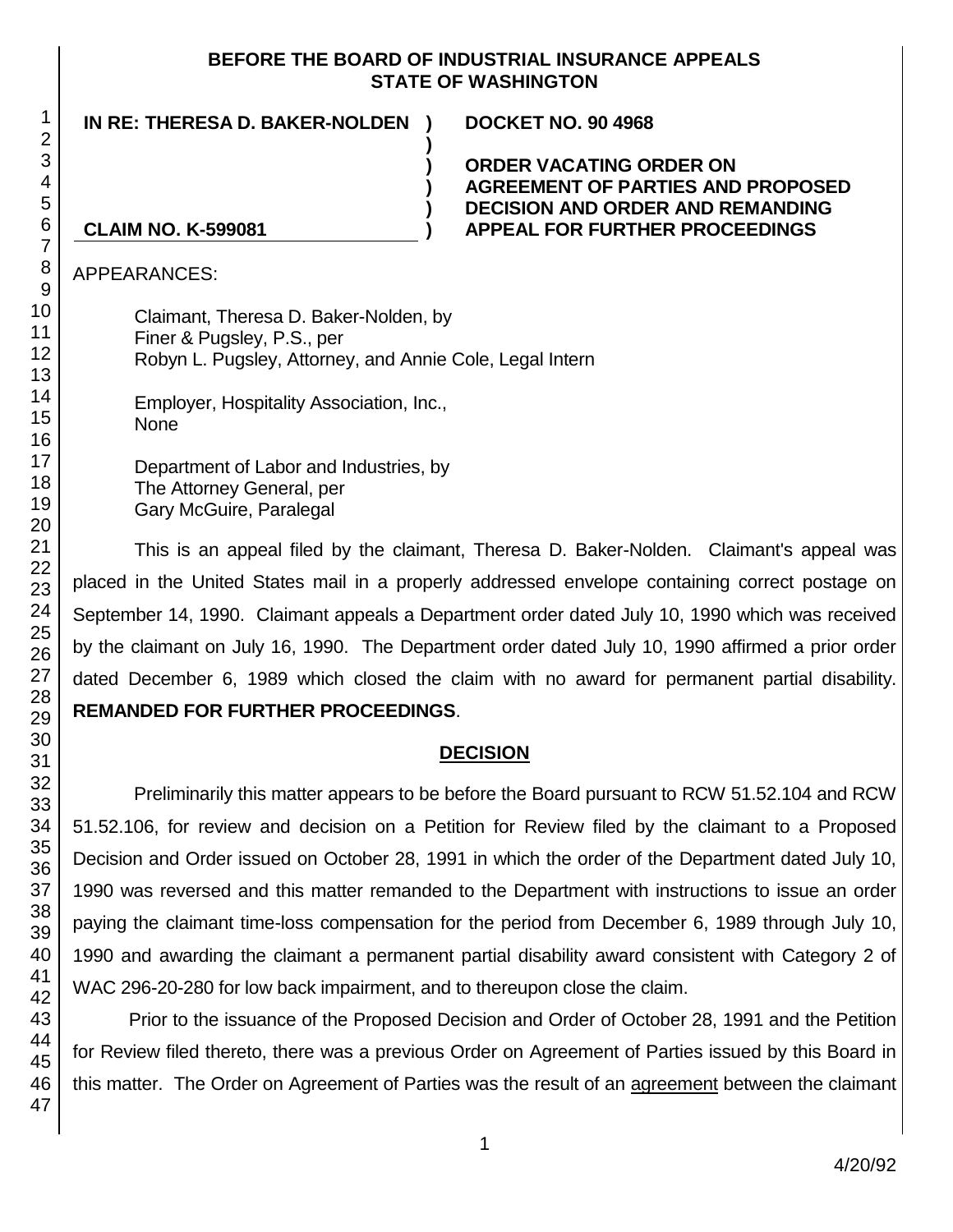and the Department of Labor and Industries, at a mediation conference on February 12, 1991, to resolve the issues raised by claimant's appeal by the use of this Board's procedure to sponsor an additional medical examination. The purpose of sponsoring an additional and independent medical examination at the Board's expense is to encourage resolution of the appeal by the parties agreeing to be bound by the findings of such an examination. The parties agree to the doctor doing the examination and they agree to the questions or issues to be posed to the doctor. There is an element of risk in that neither party can be sure what the independent examiner may conclude but they agree to be bound by the determination that is made to obtain a quick and cost effective (no charge to the parties for the medical examination) resolution of the dispute.

Ms. Theresa Baker-Nolden was seen, as noted, by agreement of the parties, and at this Board's expense, by Dr. James Ayers on May 21, 1991. Dr. Ayers conducted a medical examination and found her condition related to her industrial injury to be fixed and stable. Dr. Ayers also found that the claimant was totally temporarily disabled for the period December 1989 through July 10, 1990, and that she had sustained a low back impairment best described by Category 2 for low back impairment pursuant to WAC 296-20-280. These opinions answered fully the questions posed to the doctor. Since the parties had agreed to use Dr. Ayers' medical report as the basis for an Order on Agreement of Parties resolving the issues in this appeal, an Order on Agreement of Parties, in conformity with Dr. Ayers' opinions, was signed and entered by the Board on July 5, 1991.

Having received and read the Order on Agreement of Parties, the claimant's counsel appears to have re-thought the previous agreement and on July 15, 1991 filed a Motion to Vacate the Order. Claimant's Motion to Vacate the Order on Agreement of Parties asked to have the claim remanded to the Department to not only pay the time-loss compensation, but also to provide vocational rehabilitation, and to thereafter re-close the claim with the low back permanent disability award.

Our industrial appeals judge held a conference on August 22, 1991 to consider the claimant's Motion to Vacate the Order on Agreement of Parties. The judge indicated on the record at that conference that he would grant claimant's Motion to Vacate the Order on Agreement of Parties, and, pursuant to a further agreement of the parties, he would issue a Proposed Decision and Order based on the Board's record and additional materials submitted by both claimant's counsel and the Department.

After the conference on August 22, 1991, no order was issued vacating the Board's Order on Agreement of Parties. This matter was not referred to the Board for action on the motion, and no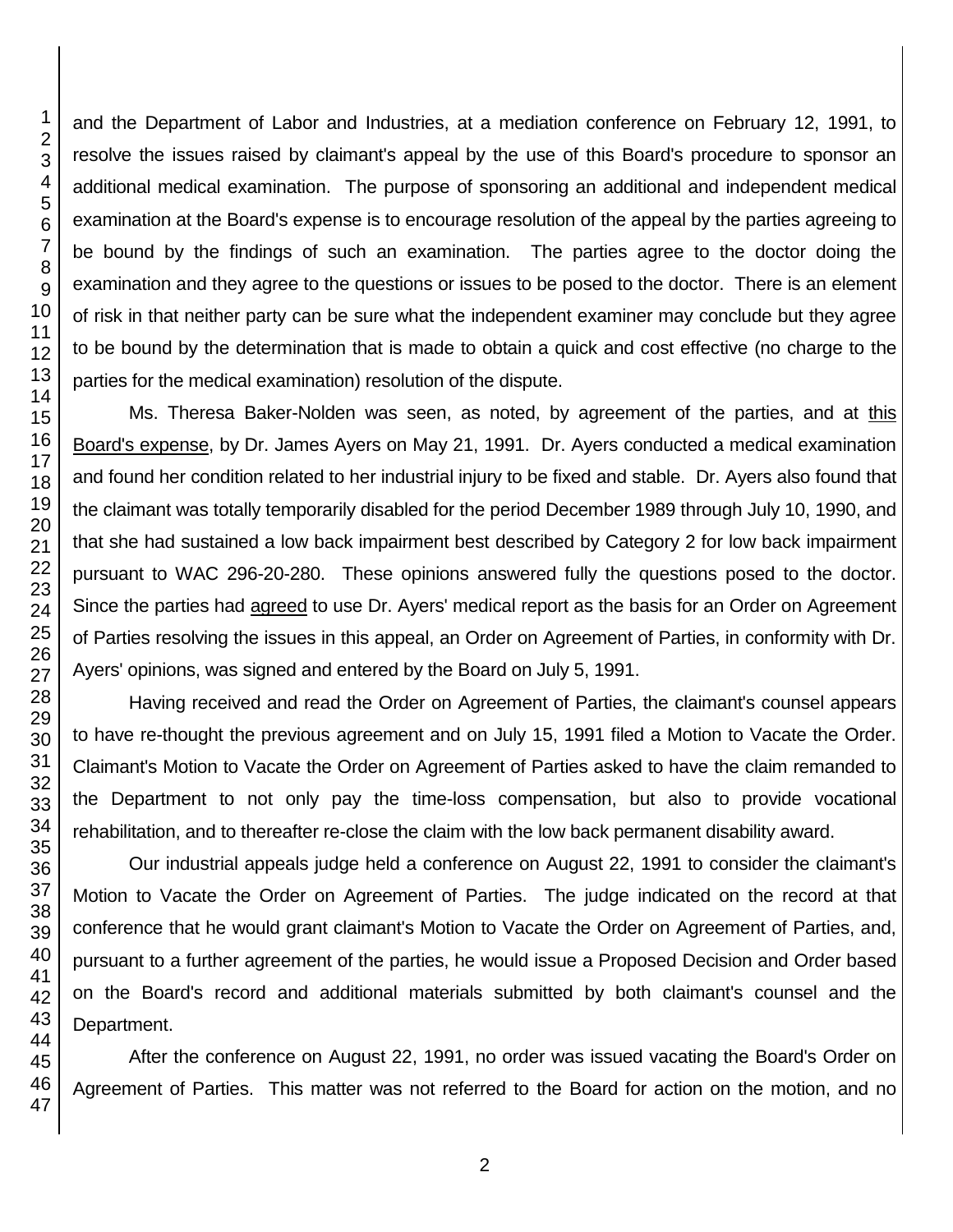subsequent order was issued by the Board. The Proposed Decision and Order issued on October 28, 1991 purported to vacate the Order on Agreement of Parties consistent with the judge's statement on the record at the August 22nd conference.

On the merits of the appeal, the October 28th Proposed Decision and Order came to the same result as the previous Order on Agreement of Parties. That is, the Proposed Decision and Order awarded a permanent partial disability award for Category 2 low back impairment and time-loss compensation for the period December 6, 1989 through July 10, 1990. Since the claimant had raised the issue of vocational rehabilitation by way of the motion to vacate the Order on Agreement of Parties, the industrial appeals judge resolved the vocational rehabilitation issue by determining that the decision to provide vocational rehabilitation is at the discretion of the Director of the Department of Labor and Industries. Since the claimant had presented no evidence of an abuse of discretion by the Director, our industrial appeals judge gave no further consideration to the request for vocational services.

Apparently still not satisfied with the result arrived at by the Proposed Decision and Order, the claimant, through her counsel, filed a "Petition for Review" of the order, and added to the issues previously identified, the contention that Ms. Baker-Nolden was a totally and permanently disabled worker.

At this juncture there are two orders entered in this appeal, the final Board order, which is an Order on Agreement of Parties dated July 5, 1991, and the Proposed Decision and Order issued by our industrial appeals judge on October 28, 1991. The claimant, by way of the Petition for Review, is seeking an additional "final" Board order.

The Order on Agreement of Parties entered on July 5, 1991 is a final Board order and can only be vacated by a subsequent or additional order of this Board! Our industrial appeals judge had no authority to issue an order setting aside a final Board order. His statement on August 22, 1991 could only have been in the nature of a recommendation to the Board on how to resolve claimant's motion to vacate. As the existence of the October Proposed Decision and Order is inconsistent with the Board's earlier Order on Agreement of Parties, we will consider the "Petition for Review" filed in this matter on December 24, 1991, in effect, a reassertion by the claimant regarding the Motion to Vacate the Order on Agreement of Parties. Since the Order on Agreement of Parties is our final order and can only be vacated by this Board, the Proposed Decision and Order issued on October 28, 1991 is a nullity. Our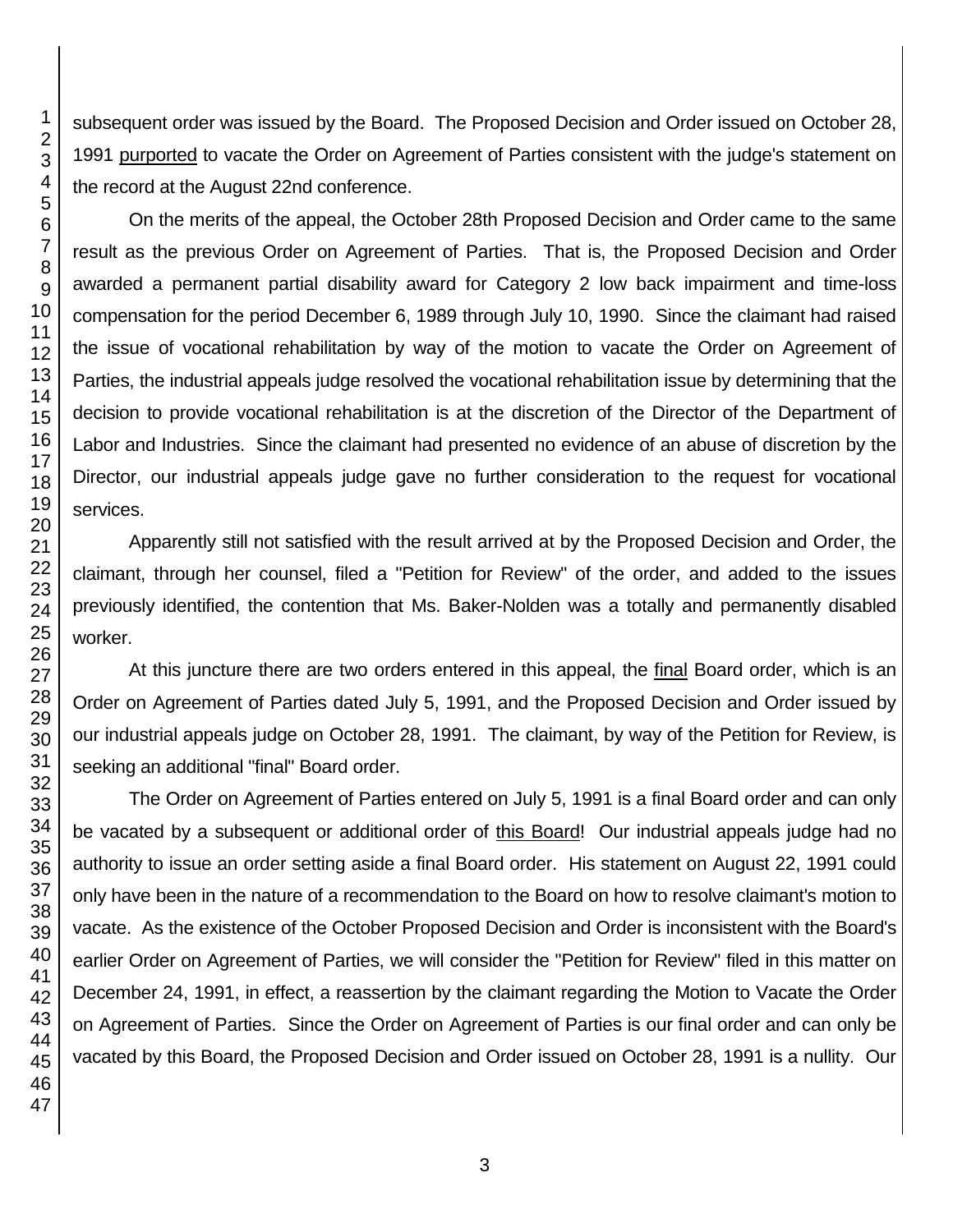industrial appeals judges have no authority to vacate our final orders nor do they have the authority to issue further decisions of any nature following our final dispositive order in any case.

We turn now to the circumstances which prompted this unusual pattern of orders and proceedings. We are disturbed by the approach taken by claimant's counsel in this matter. In the transcript of the February 12, 1991 conference in which the questions and issues to be presented for the binding medical examination were set forth, the parties clearly agreed there were just three issues to be decided: (1) whether the claimant was entitled to time-loss compensation from December 6, 1989 to July 10, 1990; (2) whether further treatment was indicated for conditions related to the August 31, 1988 injury; and if not, (3) the extent of permanent partial disability due to related conditions. See also, the transcript of the first mediation conference on January 22, 1991, where those same three issues in this appeal were identified. There was no discussion by the parties regarding the issue of vocational rehabilitation. That issue was first raised in the original Motion to Vacate the Order on Agreement of Parties.

Raising new issues after a previous agreement to settle a case by means of an agreed medical examination is a practice of which we do not approve. Both parties were provided ample opportunity to raise any and all issues which should properly be considered by the Board prior to the medical examination and the Order on Agreement of Parties. The purpose of an agreed or stipulated resolution of an appeal is to bring closure to the dispute. Raising new issues after such an agreement is contrary to the intended purposes of the mediation and binding examination processes.

Interestingly enough, the first time the issue of permanent total disability was mentioned was in the Petition for Review of the abortive Proposed Decision and Order, filed on December 24, 1991, more than 15 months after this appeal was commenced. The claimant's counsel has apparently tried to use the information obtained through Dr. Ayers' examination, at the Board's expense, to further develop her case and raise belated issues she never thought of before. She is now arguing that a correct interpretation of Dr. Ayers' report would be prima facie sufficient to find her client a totally and permanently disabled worker. This, of course, without prior notice of this issue and without any opportunity by the Department to present evidence on the issue of permanent total disability or on the previously raised issue of vocational rehabilitation.

We do not condone these tactics by claimant's counsel. Although we find her conduct regarding the agreed medical examination quite disconcerting, we believe it is now in the best interest